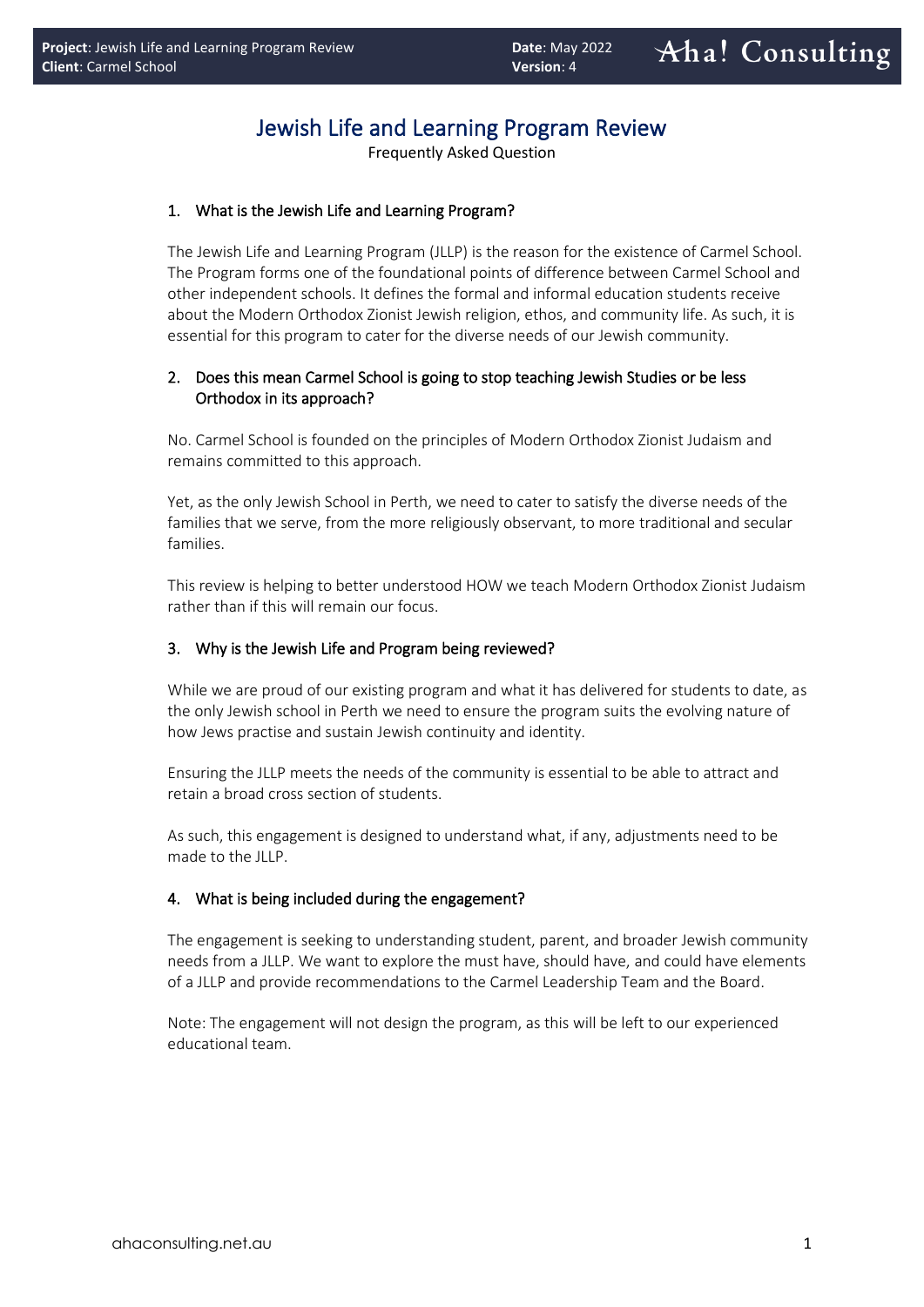### 5. Why are you developing a Stakeholder Reference Group?

Ensuring we canvas the opinions of our community is very important to us. We need to find out more about the diversity of views, voices and ways of engaging with Judaism that are present in our community and a reference group is the most effective way to do this. We will bring together a representative group of community members over a series of sessions, to deeply explore the future of a strong Jewish Life and Learning Program and help make strategic recommendations to assist the School and staff as they look at the program design.

#### 6. How will the Stakeholder Reference Group be chosen?

The 25 person SRG will be recruited using a combination of two methods:

- Direct invitation to ensure various key organisations are represented
	- o PHC, Dianella Mizrachi Shule, Northern Suburbs Hebrew Congregation (Chabad)
	- o Carmel Leadership Team and Staff
	- o The Carmel Board
- An Expression of Interest (EOI) process. This will be used to identify:
	- o Parents from various student age ranges (current, recent past and prospective)
	- o Students (both current and OKC alumni)

Membership will also seek to achieve diversity of:

- o Gender
- o Age
- o Cultural background
- o Different types of religious engagement/observance

#### 7. How can I nominate to be part of the Stakeholder Reference Group?

Nominations are open between 30<sup>th</sup> May and 9<sup>th</sup> Jun, and you can visit the Carmel School website to complete the nomination form. To nominate you need to be able to commit to attending all the following workshop dates, plus do any pre-reading required.

- Meeting One (19<sup>th</sup> June, approx 3hrs, most likely in the morning)
- **Meeting Two** ( $11<sup>th</sup>$  September, full day)
- Meeting Three (16<sup>th</sup> Oct, approx 3hrs, most likely in the morning)

#### 8. What if I am not part of the Stakeholder Reference Group?

The reference group is only one part of the engagement project. There will be other opportunities for people to attend a workshop and complete an online survey, to ensure that everyone has a chance to contribute to this important project.